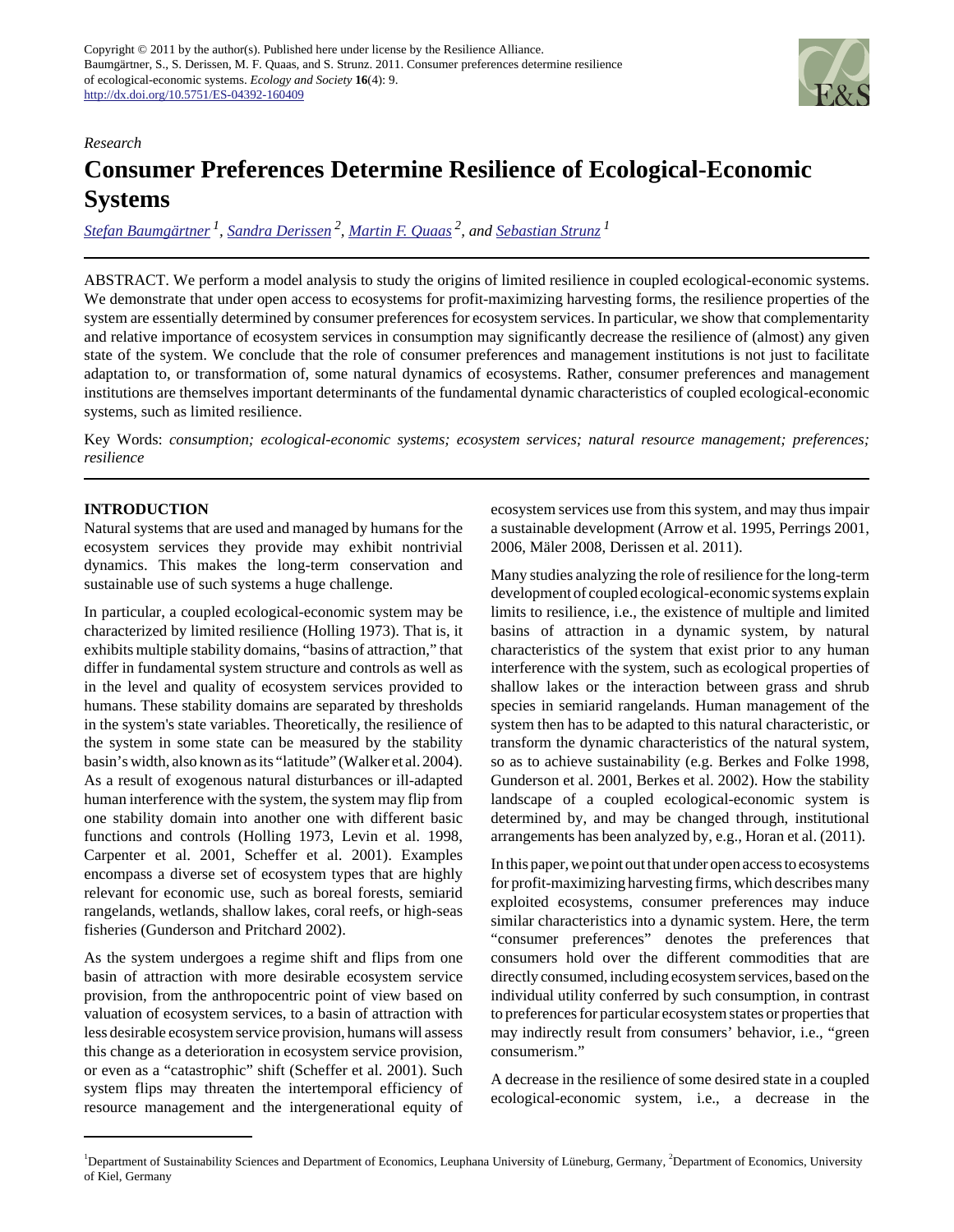corresponding stability basin's width or an increase in the number of alternative basins of attraction, may arise because of particular consumer preferences for ecosystem services, even if the underlying ecological processes are rather simple and management institutions are stable. To demonstrate this, we present a model of a simple multispecies ecosystem that may be harvested for economic purposes by profitmaximizing resource-extracting firms. We model biological interactions as competition between the species. We show that multiple basins of attraction may be introduced into the system's dynamics, and, thus, the width of some desired state's basin of attraction may decrease, solely as a consequence of changes in consumer preferences. We also analyze how the resilience properties of the coupled ecological-economic system depend on the consumers' preferences for ecosystem services and on the degree of biological interaction between species. Thus, we clearly distinguish the effects of economic use and consumer preferences from the effect of ecological interactions on the system's resilience properties.

#### **MODEL**

Consider the following model, which gives a highly stylized description of dynamic ecological-economic systems. Society consists of *n* identical individuals whose well-being derives from the consumption of manufactured goods (*y*) and two different ecosystem services, say fish (*c*) and timber (*h*). Assume that all three goods are essential for individual wellbeing and that the two ecosystem services are complementary in human well-being. Then, a representative household's wellbeing can be described by the utility function

$$
u(y, c, h) = y^{1-\alpha} \left[ c^{\frac{\sigma-1}{\sigma}} + h^{\frac{\sigma-1}{\sigma}} \right]^{\alpha} \overline{c-1}
$$
 (1)

Parameter  $\alpha$  (with  $0 < \alpha < 1$ ) expresses the representative household's dependence on ecosystem services, where a higher value of  $\alpha$  describes a higher relative importance of ecosystem services for the household's utility. Parameter σ (with  $\sigma$  > 0) represents the elasticity of substitution between the consumption of fish and timber: a smaller value of  $\sigma$ implies a higher degree of complementarity of fish and timber. In the limit  $\sigma \rightarrow 0$ , fish and timber would be perfect complements and utility would be determined by the relatively scarcer ecosystem service only. In the opposite limit  $\sigma \rightarrow \infty$ , fish and timber would be perfect substitutes and utility would be determined only by the sum of both ecosystem services.

The dynamics of the stocks of fish (*x*) and wood (*w*) is described by the following system of differential equations

$$
\frac{dx}{dt} = f(x, w) - C \tag{2}
$$

$$
\frac{dw}{dt} = g(w, x) - H \tag{3}
$$

where the functions  $f(x, w)$  and  $g(w, x)$  describe the intrinsic growth of the stocks of fish and wood, and *C* and *H* denote the aggregate amounts of fish and timber harvested. For expositional simplicity, we specify  $f(x, w)$  and  $g(w, x)$  in a standard manner as logistic growth functions with competitive interaction between species (e.g., Appendix A4 in Scheffer 2009):

$$
f(x, w) = \rho_x \left( 1 - \frac{x + \gamma_x w}{\kappa_x} \right) x \tag{4}
$$

$$
g(w, x) = \rho_w \left( 1 - \frac{w + \gamma_w x}{\kappa_w} \right) w \tag{5}
$$

where  $\rho_i$  denotes the intrinsic growth rate and  $\kappa_i$  the carrying capacity of the stocks of fish  $(i = x)$  and wood  $(i = w)$ , respectively, and  $\gamma$ <sub>*i*</sub> denotes the impact of competition on species  $i$  ( $i = x, w$ ) from the other species. The specification of logistic growth functions and this particular form of biological interaction is by no means essential for the results derived below. But using a well-known functional form of the biological growth functions  $f(x, w)$  and  $g(w, x)$  helps to clarify the argument and to highlight the role of consumer preferences for the dynamics of the ecological-economic system.

The consumption of ecosystem services relies on the harvest of fish and timber. There are  $m_x$  identical fish-harvesting firms and  $m_w$  identical timber-harvesting firms, where the exact numbers are endogenously determined according to market conditions in these two sectors. Let  $e_x$  and  $e_w$  denote the effort, measured in units of labor, spent by some representative fishharvesting firm and some representative timber-harvesting firm. The maximum amounts of fish and timber that can be harvested from the respective stocks by individual firms are described by Gordon-Schaefer production functions

$$
c^{\text{prod}} = \nu_x \, x \, e_x \tag{6}
$$

$$
h^{\text{prod}} = \nu_w w \, e_w \tag{7}
$$

where  $v_x$  and  $v_w$  denote the productivity of harvesting fish and timber, respectively. Then, the aggregate amounts of fish and timber harvested are simply

$$
C = m_x c^{\text{prod}} \tag{8}
$$

$$
H = m_w h^{\text{prod}} \tag{9}
$$

Assume that each household inelastically supplies one unit of labor, so that total labor supply of the economy is equal to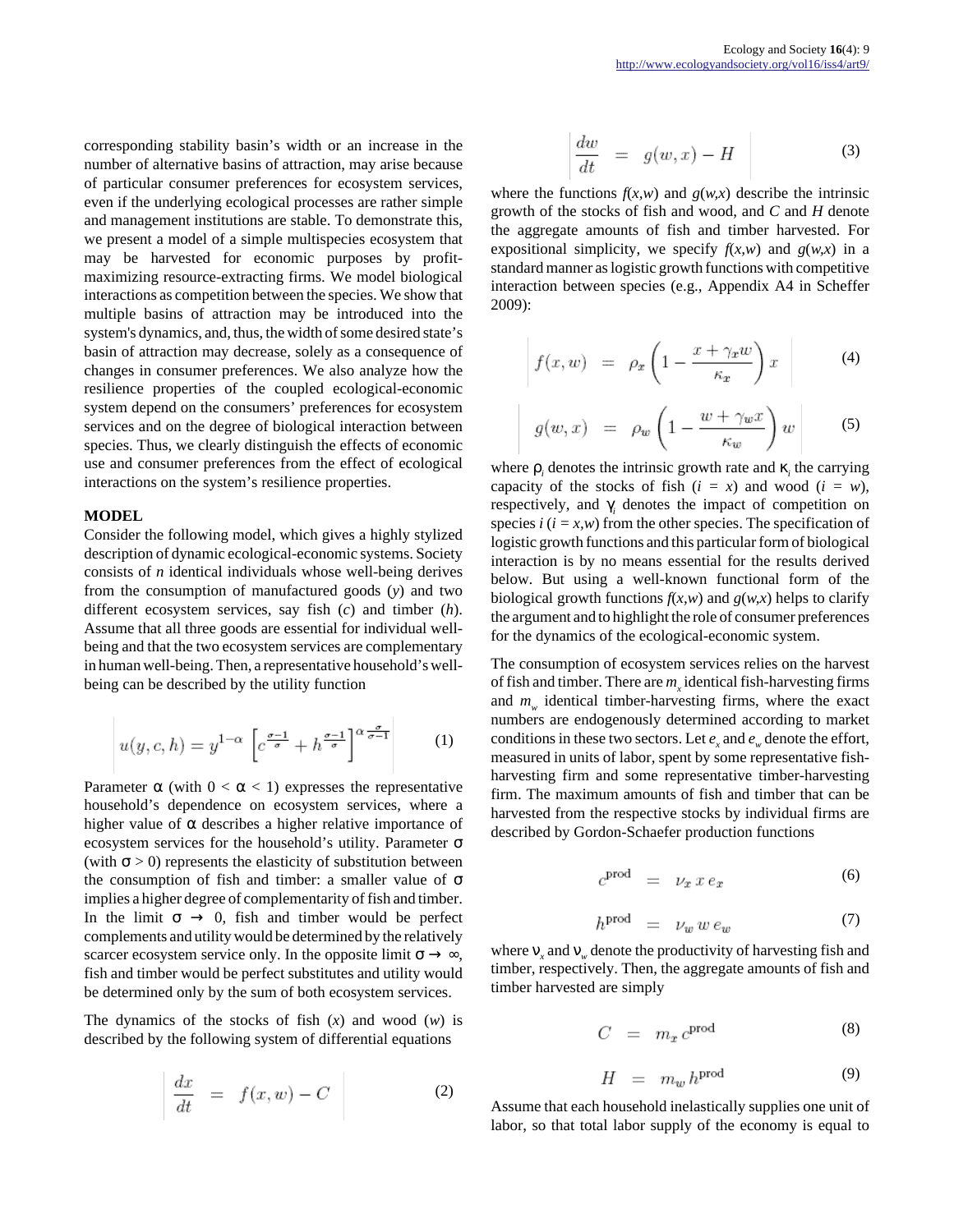human population size *n*. Households work either in one of the resource harvesting sectors or in the manufactured-goods sector. Assuming that labor is the only factor input for the production of manufactured goods, and that production is through a constant-returns-to-scale technology, i.e., each unit of labor produces  $\omega > 0$  units of output, aggregate output of manufactured goods is

$$
Y = \omega \left( n - m_x e_x - m_w e_w \right) \tag{10}
$$

#### **ANALYSIS**

To show that under open access to ecosystems for profitmaximizing harvesting firms consumer preferences about ecosystem services essentially matter, we analyze the resilience properties of the coupled ecological-economic system for different scenarios in terms of resourcemanagement and consumer preferences. To this end we employ local and global stability analysis based on graphical representation of the system's dynamics in state space. The analytics behind the graphical representation are derived in the Appendix.

#### **Natural dynamics**

In the absence of any resource harvesting by society, the system's dynamics are completely determined by the natural dynamics of the two resources stocks of fish and wood, described by Equations (2) to (5) with  $C = H = 0$ . This scenario goes back to Lotka (1932) and Volterra (1926) and sets the benchmark against which we then study the influence of harvesting and consumer preferences on resilience.

If the dynamics of the two resource stocks are independent of each other, i.e., if there is no interspecies competition ( $\gamma_x = \gamma_w$  $= 0$ ), both stocks converge to their respective carrying capacities. The isoclines  $dx/dt = 0$  and  $= 0$  thus are the straight lines with  $w = \kappa_w$  and  $x = \kappa_x$ , respectively. This dynamic is represented by the upper phase diagram in Figure 1 for parameter values  $\rho_x = \rho_w = 0.5$  and  $\kappa_x = \kappa_w = 1$ . The green line is the isocline for *dx*/*dt* = 0, the red line is the isocline for *dw*/  $dt = 0$ . Below (above) the  $dx/dt = 0$ -isocline the dynamics are characterized by  $dx/dt > 0$  (< 0). Likewise, left (right) of the *dw*/*dt* = 0-isocline the dynamics are characterized by *dw*/*dt*>  $0 \leq 0$ . In each segment of state space, the green and red arrows indicate this direction of dynamics. At the intersection of the isoclines (point D:  $x = 1$ ,  $w = 1$ ), one has  $dx/dt = dw/dt = 0$  and the arrows indicate that this is a stable equilibrium.

Other than D, the system has three more equilibria:  $A(x = w)$ *=* 0), B (*x* = 1, *w* = 0) and C (*x* = 0, *w* = 1). In the absence of interspecies competition ( $\gamma_x = \gamma_w = 0$ ), it is obvious from the state-space representation (Fig. 1, upper diagram) that A is an unstable equilibrium, whereas B and C are locally saddlepointstable equilibria. The basin of attraction corresponding to the only stable equilibrium, D, comprises the entire state space

**Fig. 1.** Phase diagrams in state space for the ecosystem's natural dynamics without any harvesting  $(C = H = 0)$ . Dynamics are characterized by  $dx/dt > 0$  (< 0) below (above) the green line, and  $dw/dt > 0$  (< 0) left (right) of the red line. Blue lines indicate saddlepaths. The upper diagram displays the case of independent species ( $\gamma x = \gamma w = 0$ ). In the middle diagram interspecies competition is weaker than intra-species competition ( $\gamma x = \gamma w = 0.25$ ), and in the lower diagram, interspecies competition is stronger than intraspecies competition ( $\gamma x = \gamma w = 1.25$ ). Parameter values for all diagrams:  $\rho x = \rho w = 0.5$ ,  $\kappa x = \kappa w = 1$ .

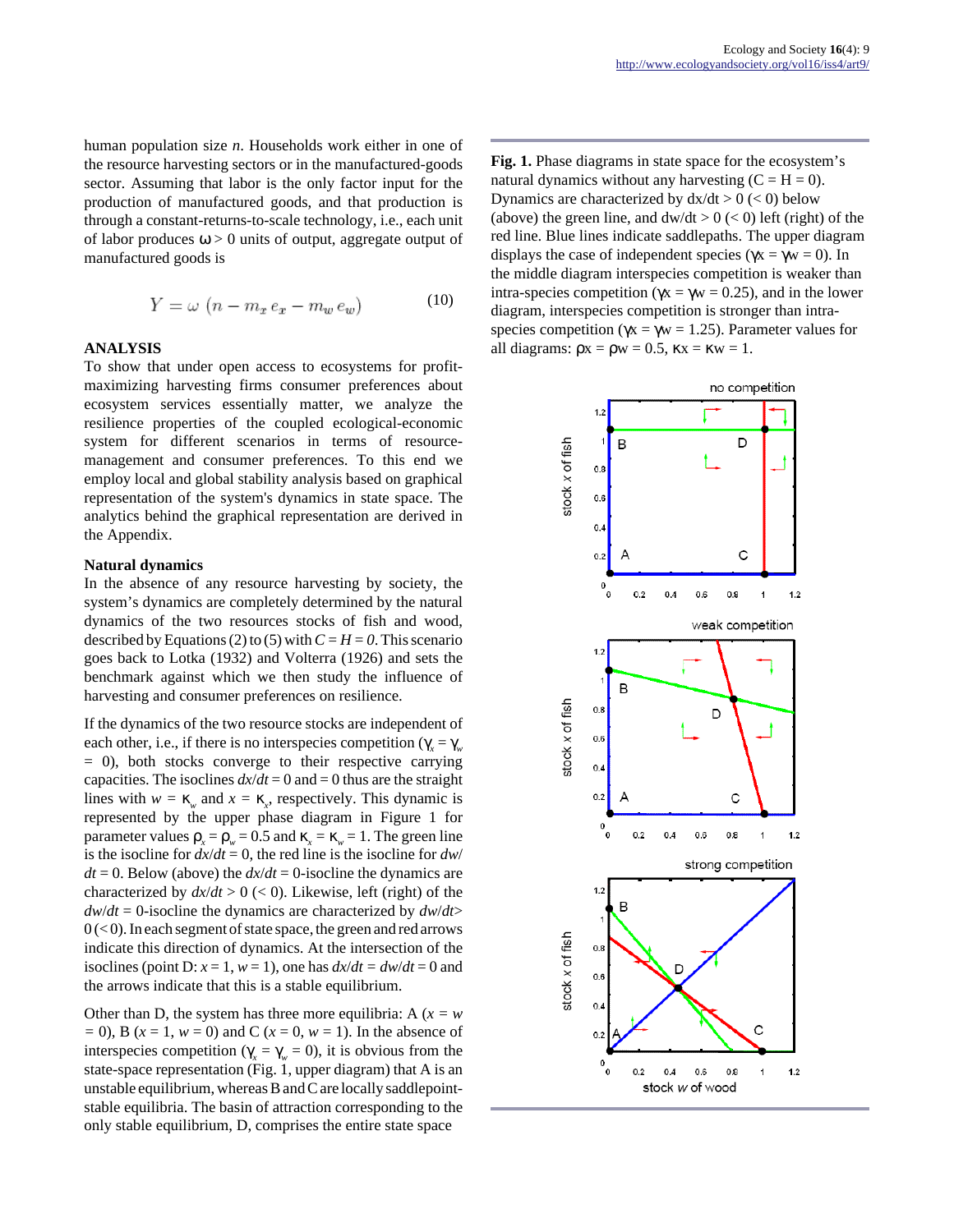with the exception of the axes ( $x = 0$ ,  $w \ge 0$ ) and ( $x \ge 0$ ,  $w =$ 0). From any system state in this domain the system will automatically converge toward equilibrium D. Therefore, equilibrium D is (almost) globally stable, where the "almost" refers to the exception of the axes. In terms of resilience, (almost) every state of the natural system is therefore characterized by (almost) unlimited resilience.

If the system exhibits interspecies competition, neither stock reaches its full carrying capacity because of competition from the other species (Fig. 1, middle and lower diagrams). As long as interspecies competition is weaker than intra-species competition  $(\gamma_i < 1)$ , however, the ecosystem still exhibits one (almost) globally stable equilibrium at point D (Fig. 1, middle diagram). In terms of resilience, (almost) every state of the natural system with moderate ecological interaction (0≤γ*<sup>i</sup>* < 1) is therefore characterized by (almost) unlimited resilience.

If interspecies competition is stronger than intra-species competition ( $\gamma$ <sub>i</sub> > 1; Fig. 1, lower diagram), this changes fundamentally as point D no longer represents an (almost) globally stable equilibrium. D is now only saddlepoint-stable, but B and C are locally stable. Hence, the system exhibits two corresponding basins of attraction: the area northwest of the saddlepath is the basin of attraction for equilibrium B, the area southwest of the saddlepath is the basin of attraction of equilibrium C. Because of an exogenous disturbance, the system may flip from one basin of attraction to another. This means, ecological interaction in the form of strong interspecies competition has a destabilizing effect on the ecosystem.

#### **Profit-maximizing harvesting under open access to ecosystems significantly weakens resilience**

We now include the impact of economic resource use. That is, we no longer study an isolated natural system, but a coupled ecological-economic system with profoundly different resilience properties. In this section, we study this impact for one given level of mild complementarity between ecosystem services in consumption, and without interspecies competition. In the next section, we then systematically study variations in these two parameters: complementarity and interspecies competition.

We suppose for the economic part that profit-maximizing firms can harvest the resource species from their natural stocks under open access and competitively sell these ecosystem services as market products to consumers. This is the currently dominant economic institution for the use of ecosystem services. Compared to the scenario without resource harvesting and with not-too-strong interspecies competition (cf. Fig. 1, upper and middle phase diagrams), the stability properties of the ecosystem are now fundamentally altered (for the mathematical derivation, see Appendix). This dynamics is represented by the state-space diagram shown in Figure 2 for parameter values  $\rho_x = \rho_w = 0.5$ ,  $\kappa_x = \kappa_w = 1$ ,  $\gamma_x = \gamma_w = 0$ ,  $v_x =$  $v_w = 1$ ,  $\alpha = 0.6$ ,  $\sigma = 0.4$ , and  $n = 1$ .

**Fig. 2.** Phase diagram for the ecosystem's dynamics under open access and profit-maximizing harvesting. Dynamics are characterized by  $dx/dt > 0$  (< 0) left (right) of the green line, and  $dw/dt > 0$  (< 0) below (above) the red line. A is an unstable equilibrium; E and F are locally saddlepoint-stable equilibria; B, C, and D are locally stable equilibria; the corresponding basins of attraction are the area northeast of the upper saddlepath (for B), the upper saddlepath (for F), the area in between the two saddlepaths (for D), the lower saddlepath (for E), and the area southwest of the lower saddlepath (for C). Parameter values:  $px = \rho w = 0.5$ ,  $kx =$  $\kappa w = 1$ ,  $\gamma x = \gamma w = 0$ ,  $\nu x = \nu w = 1$ ,  $\alpha = 0.6$ ,  $\sigma = 0.4$ ,  $n = 1$ .



Again, the green line is the isocline for  $dx/dt = 0$ , the red line is the isocline for *dw*/*dt* = 0. Left (right) of the *dx*/*dt* = 0-isocline the dynamics are characterized by  $dx/dt > 0$  (< 0). Likewise, below (above) the  $dw/dt = 0$ -isocline the dynamics are characterized by  $dw/dt > 0$  (< 0). In each segment of state space, the green and red arrows indicate this direction of dynamics. Although A  $(x = w = 0)$  is still an unstable equilibrium, B ( $x = 1$ ,  $w = 0$ ) and C ( $x = 0$ ,  $w = 1$ ) are now locally stable equilibria. D is still a stable equilibrium, but it is now only locally stable. In addition, there are two new equilibria, E and F, that are locally saddlepoint-stable. The basins of attraction associated with the stable equilibria are as follows: the area northwest of the upper saddlepath (for B), the upper saddlepath (for F), the area in between the two saddlepaths (for D), the lower saddlepath (for E), and the area southeast of the lower saddlepath (for C).

It is obvious that the particular resource management institution considered here, i.e., open access to ecosystems of profit-maximizing harvesting firms, has fundamentally altered the resilience properties of the ecosystem. Although in the absence of resource harvesting and not-too-strong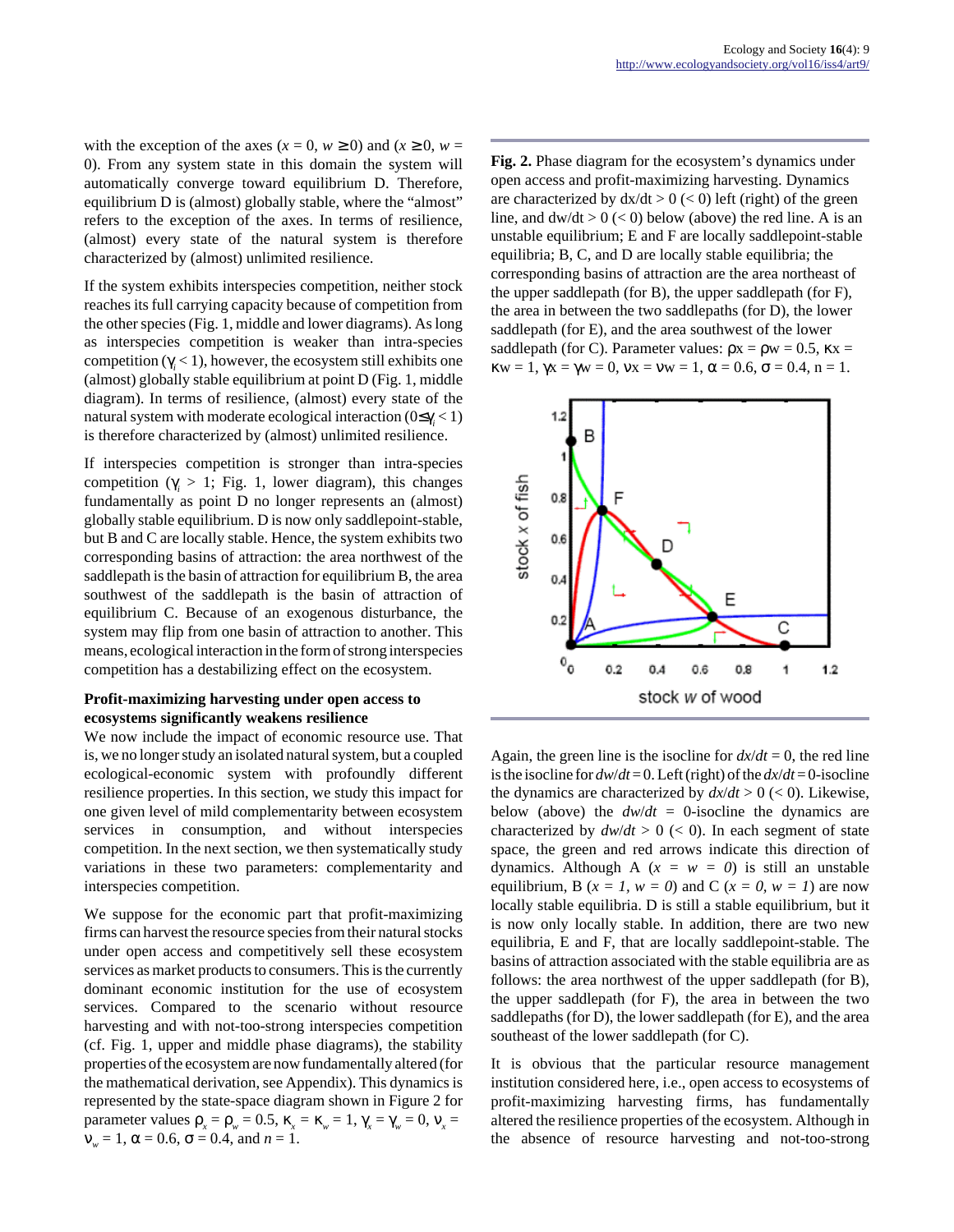**Fig. 3.** Phase diagrams for the ecosystem's dynamics under open access and profit-maximizing harvesting for low complementarity (σ = 0.95, left diagram) and high complementarity (σ = 0.05, right diagram) between ecosystem services in consumption. Dynamics are characterized by  $dx/dt > 0 \leq 0$  below (above) the green line, and  $dw/dt > 0 \leq 0$  left (right) of the red line. In the left phase diagram, A is an unstable equilibrium, B and C are locally saddlepoint-stable equilibria, D is the only and (almost) globally stable equilibrium; the corresponding basin of attraction comprises the entire state space with the exception of the axes (x = 0, w  $\geq$  0) and (x  $\geq$  0, w = 0). In the right phase diagram, A is an unstable equilibrium, B and C are locally stable equilibria; the corresponding basins of attraction consisting of the areas northeast (B) and southwest (C) of the saddlepath; D is a saddlepoint-stable equilibrium whose basin of attraction is just a one-dimensional line. Parameter values for both diagrams:  $\rho x = \rho w = 0.5$ ,  $\kappa x = \kappa w = 1$ ,  $\gamma x = \gamma w = 0$ ,  $\nu x = \nu w = 1$ ,  $\alpha = 0.6$ ,  $n = 1$ .



interspecies competition there exists only one (almost) globally stable equilibrium, so that (almost) every state of the system is characterized by (almost) unlimited resilience, under open access to ecosystems of profit-maximizing harvesting firms the system has three locally stable equilibria. Each of those has an associated basin of attraction that comprises only a limited part of the state space, so that the system may flip from one basin of attraction to another one as a result of exogenous disturbance. In particular, equilibrium D (with both resource species in existence) and any state in its basin of attraction have only limited resilience, and any of those states may be disturbed in a way that the system flips into another basin of attraction with another locally stable equilibrium characterized by extinction of one or the other species.

### **Complementarity and relative importance of ecosystem services in consumption decrease resilience**

Consumer preferences about ecosystem services and manufactured goods are a significant determinant of an ecosystem's resilience properties. This is demonstrated here by illustrating for the institutional setting considered previously, i.e., open access to ecosystems of profitmaximizing harvesting firms, how a change in the elasticity of substitution  $\sigma$  between the consumption of fish and timber, and how a change in the relative importance of ecosystem services  $\alpha$ , affect the resilience properties of the ecosystem.

In the previous section, the analysis of that setting was carried out for an elasticity of substitution between the consumption of fish and timber of  $\sigma = 0.4$ , which reflects a mild complementarity (cf. Fig. 2). Figure 3 illustrates the resilience properties of the ecosystem when, everything else being equal, the elasticity of substitution changes to  $\sigma = 0.95$  (low complementarity) and  $\sigma = 0.05$  (high complementarity).

From Figure 3 (left diagram) it is apparent that even for open access and profit-maximizing resource harvesting, with low complementarity between ecosystem services in consumption the resilience properties of the system are very similar as in the natural dynamics without human resource management and with moderate interspecies competition. That is, with low complementarity between ecosystem services in consumption, and a low relative importance of ecosystem services, resource harvesting only lowers the species' abundances at the stable equilibrium D (cf. Fig. 1), but this equilibrium and every state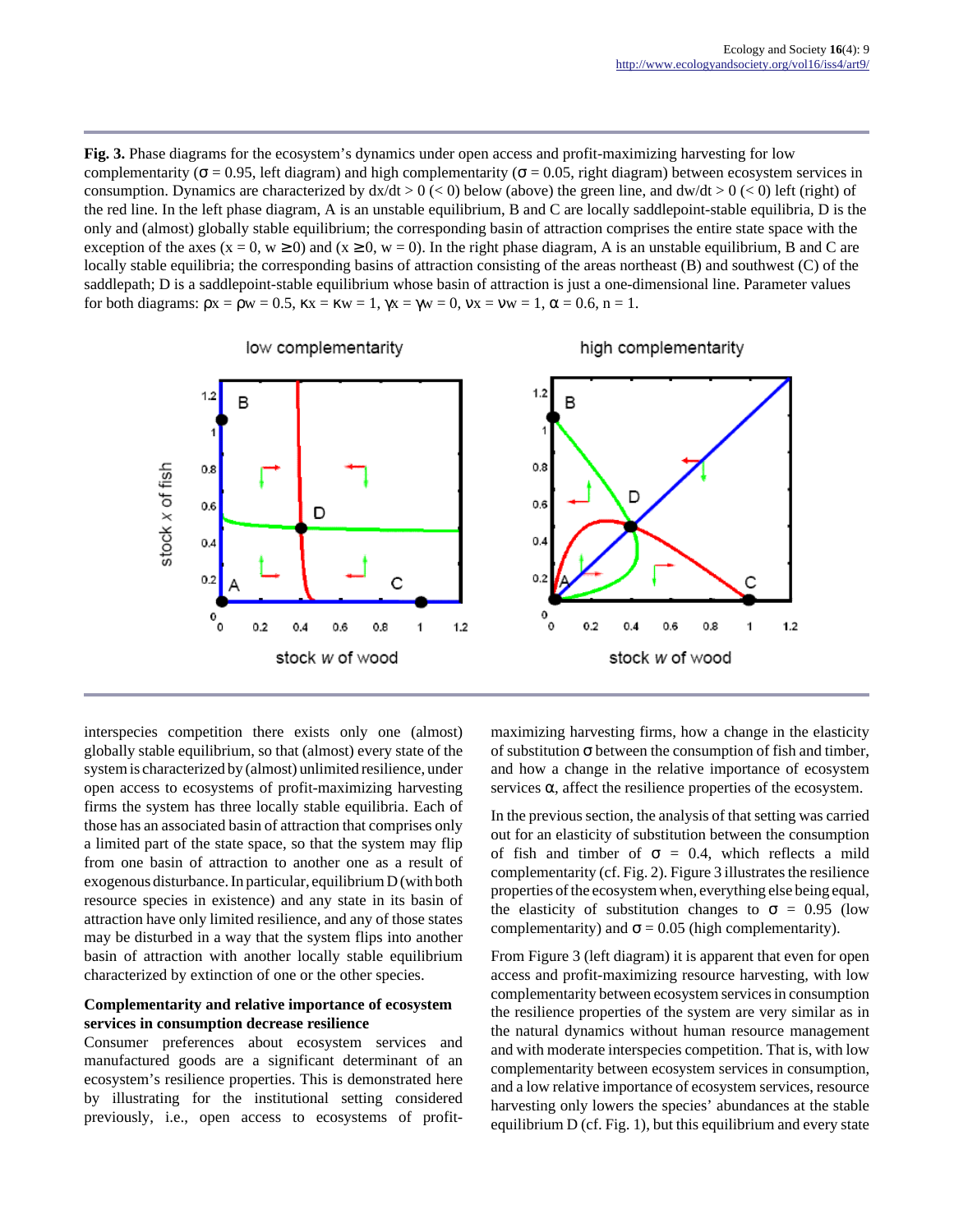**Fig. 4.** Phase diagrams for the ecosystem's dynamics under open access and profit-maximizing harvesting for different levels of relative importance of ecosystem services, α. Dynamics are characterized by dx/dt > 0 (< 0) left (right) of the green line, and  $dw/dt > 0$  (< 0) below (above) the red line. Blue lines indicate saddlepaths. In both diagrams, A is an unstable equilibrium. In the left diagram, relative importance of ecosystem services is low ( $\alpha$  = 0.25) and D is an (almost) globally stable equilibrium, whereas B and C are only saddlepoint-stable. In the right diagram, relative importance of ecosystem services is high ( $\alpha$  = 0.75) and D is only saddlepoint-stable while B and C are locally stable, the corresponding basins of attraction consisting of the areas northeast (B) and southwest (C) of the saddlepath. Parameter values for both diagrams:  $px =$  $\rho w = 0.5$ ,  $\kappa x = \kappa w = 1$ ,  $\gamma x = \gamma w = 0$ ,  $v x = v w = 1$ ,  $\sigma = 0.4$ ,  $n = 1$ .



of the system in its basin of attraction are characterized by (almost) unlimited resilience.

With increasing complementarity between the two ecosystem services in consumption, i.e., a decreasing value of  $\sigma$ , the resilience of this equilibrium reduces. The reason for this decrease in resilience is a vicious circle brought about by the complementarity between ecosystem services. Because the benefits from ecosystem services use are limited by the scarcer service, more effort is spent on harvesting this resource. The increased harvesting effort, in turn, reduces the abundance of that resource even further, thus leading to self-reinforcing dynamics. At a certain threshold value of  $\sigma$  ( $\sigma$  = 1/3 for the parameter values used to compute the figures) the locally stable equilibrium D in Figure 3 (left diagram) loses its stability and turns into an only saddlepoint-stable equilibrium (Fig. 3, right diagram). The basin of attraction for this equilibrium is just a one-dimensional line. This means, its resilience is extremely reduced and the state of the system is very brittle and sensitive to exogenous disturbance.

Consumer preferences influence the ecological-economic system's resilience properties also via the relative importance of ecosystem services in the consumer's utility function,  $\alpha$ . If ecosystem services are relatively unimportant in the utility function, as compared to the manufactured good, the system shows almost unlimited resilience. In contrast, increasing the relative importance of ecosystem services destabilizes the system. If the relative importance of ecosystem services is very large, the ecosystem's resilience sharply declines and small exogenous perturbations may lead to extinction of one of the species.

Figure 4 illustrates this result. Taking Figure 2 again as a reference point, the phase diagrams of Figure 4 show how changes in the relative importance of ecosystem services in the consumer's utility-function alter the resilience properties of the system. Everything else being equal, decreasing the value of  $\alpha$  from 0.4 to 0.25 stabilizes the system in that interior equilibrium D is now almost globally stable (Fig. 4, left diagram). Conversely, increasing the relative importance of ecosystem services in the consumer's utility function by raising  $\alpha$  from 0.4 to 0.75 entails destabilization of the system: the interior equilibrium's basin of attraction now consists only of the saddlepath, so its resilience is sharply reduced and the system is very sensitive to exogenous disturbance (Fig. 4, right diagram).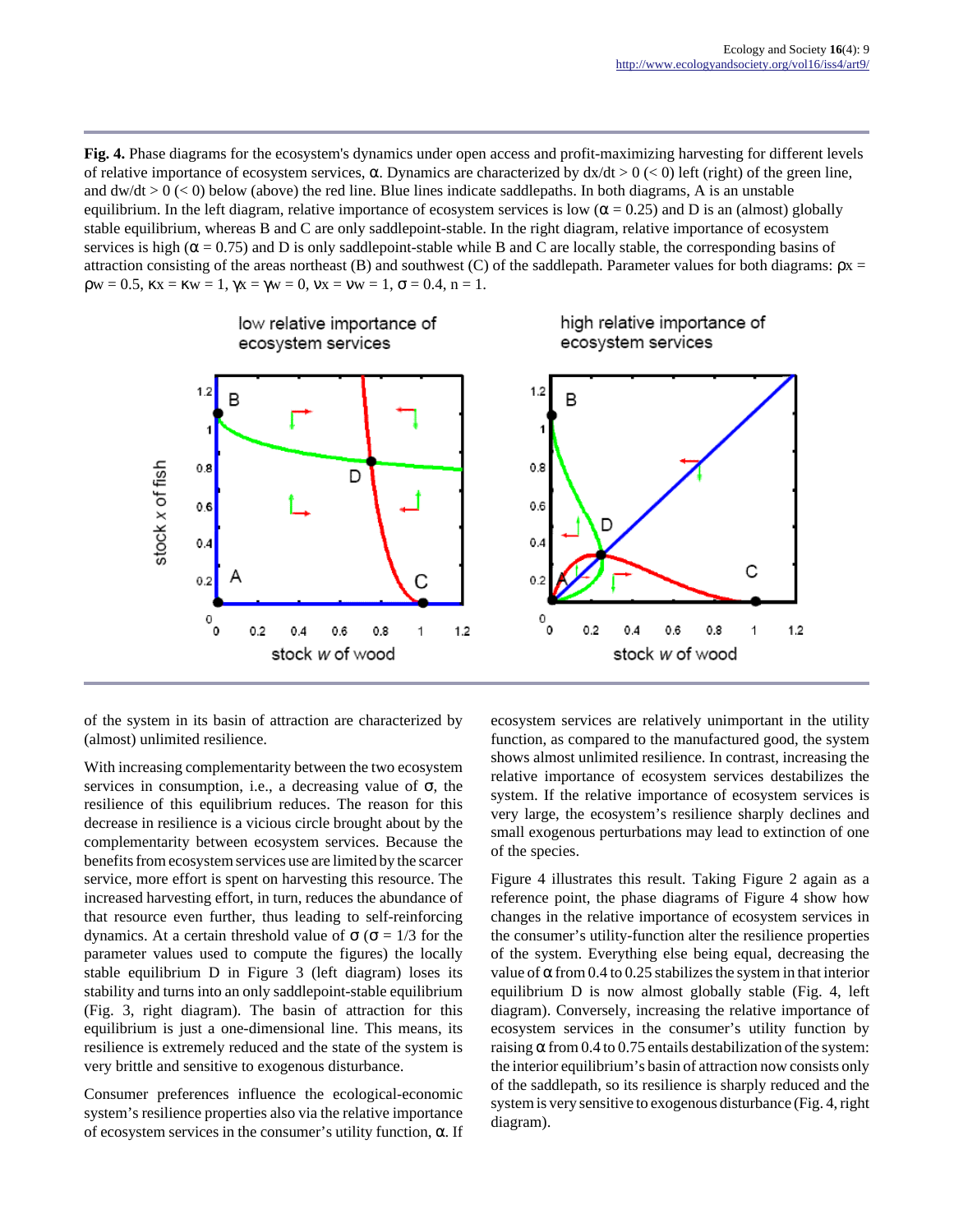In passing we note that increasing the productivity of the harvest technology,  $v_x$  and  $v_w$ , has qualitatively exactly the same effect as increasing the relative importance of ecosystem services in the consumer's utility function,  $\alpha$ : in a market economy and under open access to ecosystems, both changes lead to an increase in harvesting pressure, which reduces the potential for sustainable resource use. Similarly, decreasing the resources' intrinsic growth rates,  $\rho_x$  and  $\rho_w$ , lowers their ability to recover from harvesting and destabilizes the system in qualitatively the same way.

The general insight from the analysis so far is that resilience of the interior equilibrium with both resource species in existence (point D) tends to decrease (i) with increasing complementarity, i.e., decreasing elasticity of substitution, between the two ecosystem services in consumption and (ii) with increasing relative importance of ecosystem services for the consumer's well-being. In other words, although complementarity and relative importance of ecosystem services in consumption reduce the resilience of the interior equilibrium with both resource species in existence, substitutability and relative unimportance of ecosystem services in consumption tend to make this equilibrium and all system states in its basin of attraction more resilient. This general insight continues to hold with interspecies competition. This is shown in the remainder of the section.

Whereas in Figures 2 to 4 there was no interspecies competition, in the analogously constructed phase diagrams of Figure 5 there is weak interspecies competition ( $\gamma_i = 0.25$ ). Figure 5 shows that the destabilizing effect of complementarity in consumption also occurs under interspecies competition. The same holds for the destabilizing effect of relative importance of ecosystem services (not shown).

In all three phase diagrams of Figure 5, equilibrium A, where both species are extinct, is unstable. In the case of low complementarity ( $\sigma = 0.95$ ; Fig. 5, upper diagram), D is an (almost) globally stable equilibrium, whereas B and C are only saddlepoint-stable. Thus, there is only one basin of attraction and coexistence of both species is likely. At a certain threshold value of  $\sigma$  (about  $\sigma$  = 0.62 for the parameter values used to compute the figures) the locally stable equilibrium D loses its stability and turns into a saddlepoint-stable equilibrium: D lies on a saddlepath and B and C are locally stable equilibria. In other words, if complementarity is high enough, there are two basins of attraction and the interior equilibrium D exhibits very limited resilience ( $\sigma$  = 0.4, middle and  $\sigma$  = 0.05; Fig. 5, lower diagram). Note that compared to Figures 2 to 4, the threshold value of  $\sigma$  in Figure 5 is higher (i.e., thresholdcomplementarity is lower) because of the additional destabilizing effect of species competition.

The destabilizing effect of increasing interspecies competition also occurs under resource harvesting. This is shown in Figure 6 for a given level of resource complementarity.

**Fig. 5.** Phase diagrams for the ecosystem's dynamics with interspecies competition for different levels of complementarity between ecosystem services in consumption, σ. Dynamics in each diagram are characterized by  $dx/dt > 0$  (< 0) left (right) of the green line, and  $dw/dt > 0$  (< 0) below (above) the red line. Blue lines indicate saddlepaths. The upper diagram shows the case of low complementarity ( $\sigma$  = 0.95), the middle diagram displays mild complementarity ( $\sigma$  = 0.4) and the lower diagram high complementarity ( $\sigma$  = 0.05). Parameter values for all diagrams:  $ρx = ρw = 0.5$ ,  $κx = κw = 1$ ,  $γx = γw =$ 0.25,  $vx = vw = 1$ ,  $\alpha = 0.6$ ,  $n = 1$ .

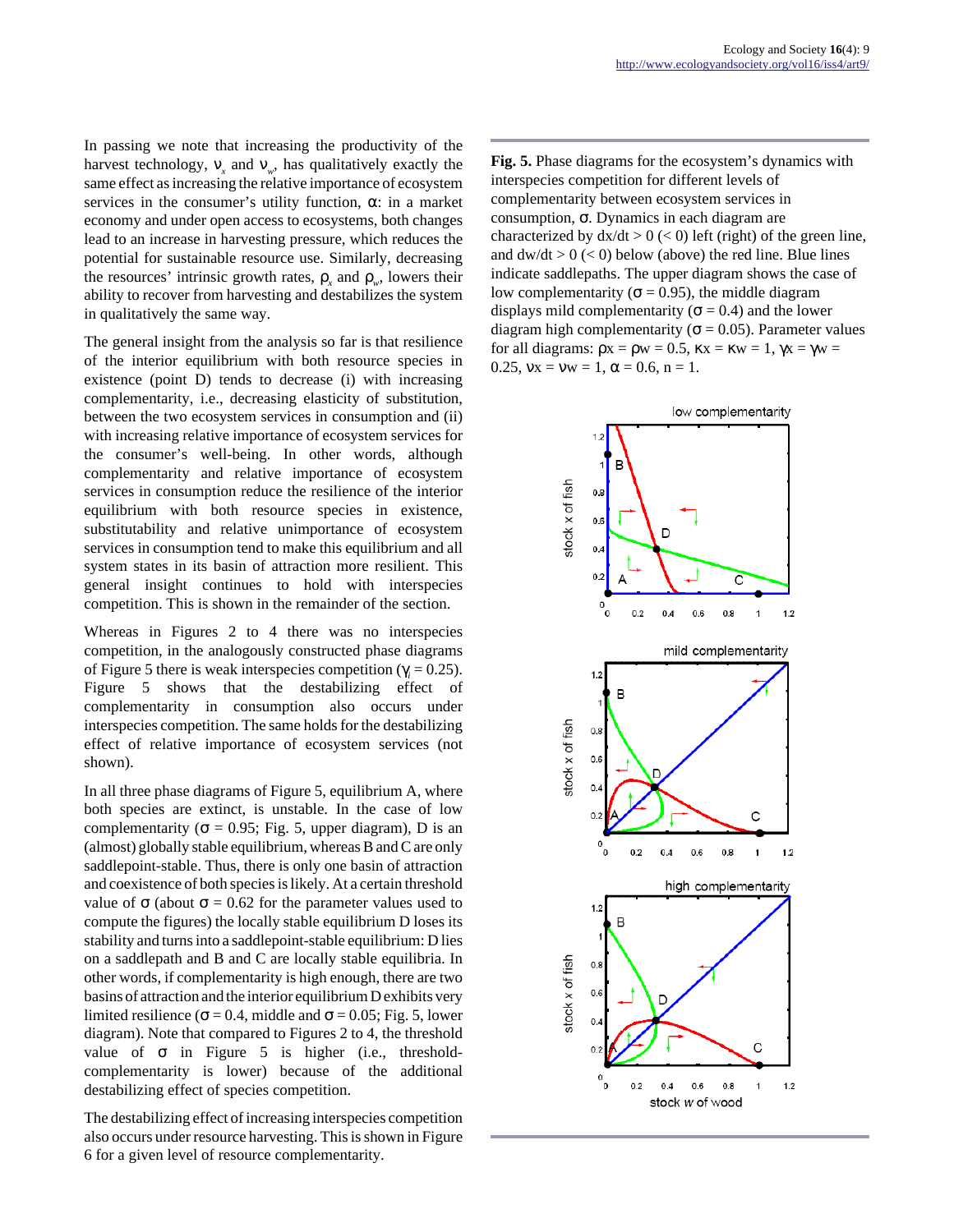Without interspecies competition ( $\gamma_x = \gamma_w = 0$ ; Fig. 6, upper diagram), the interior equilibrium D with both resource species in existence is locally stable, but exhibits limited resilience because of open access resource harvesting. The resilience of this interior equilibrium sharply decreases with the introduction of species competition ( $\gamma_x = \gamma_w = 0.25$ ; Fig. 6, middle diagram): equilibrium D's basin of attraction shrinks to a one-dimensional-line. Thus the system is very brittle and sensitive to exogenous disturbances. Once dislodged from point D, the system will converge to either point B or C, where only one of the species exists. Both B and C remain locally stable equilibria. Further increasing the strength of interspecies competition ( $\gamma_x = \gamma_w = 1.25$ ; Fig. 6, lower diagram) entails lower abundances of both species at the saddlepointequilibrium D.

Comparing Figure 6 to Figure 1 shows that the effects on resilience of increasing interspecies competition are also present under economic resource use. In Figure 6 however, as equilibrium D's resilience is already decreased by resource harvesting and consumer preferences, low levels of species competition are sufficient to significantly further decrease the resilience of state of the system. Put another way, open access economic resource use, relative importance of ecosystem services and complementarity in consumption entail a decrease of resilience that may be even larger with stronger species competition.

#### **DISCUSSION AND CONCLUSION**

Our analysis has demonstrated that consumer preferences are an important determinant of the dynamic characteristics of coupled ecological-economic systems, such as limited resilience. In particular, we have clearly distinguished the effects of economic use and consumer preferences from the effect of ecological interactions on the system's resilience properties.

We have identified three destabilizing effects that genuinely stem from consumer preferences in an ecological system used for economic purposes. First, we have shown that profitmaximizing harvesting by competitive firms under open access to the ecosystem considerably weakens the resilience of the interior equilibrium of the coupled ecological-economic system as compared to the natural dynamics. Second, we have shown that complementarity of ecosystem services in consumption significantly reduces the resilience of the system's interior equilibrium where both species are in existence. The economic logic behind this result is the following: out of two complementary ecosystem services, the scarcer one is limiting the benefits from ecosystem service use. Hence, under an institutional setting of open access, this ecosystem service is the one to which harvesting is directed primarily. The increased harvesting effort, in turn, reduces the abundance of that resource even further, thus leading to selfreinforcing dynamics.

**Fig. 6.** Phase diagrams for the ecosystem's dynamics at a given level of resource complementarity and increasing interspecies competition, γi. Dynamics in each diagram are characterized by  $dx/dt > 0$  (< 0) left (right) of the green line, and  $dw/dt > 0$  (< 0) below (above) the red line. Blue lines indicate saddlepaths. The upper diagram displays the case of independent species ( $\gamma x = \gamma w = 0$ ). Competition occurs in the middle ( $\gamma x = \gamma w = 0.25$ ) and increases in the lower ( $\gamma x =$  $γw = 1.25$ ) diagram. Parameter values for all diagrams:  $ρx =$  $\rho w = 0.5$ ,  $\kappa x = \kappa w = 1$ ,  $v x = v w = 1$ ,  $\alpha = 0.6$ ,  $\sigma = 0.4$ ,  $n = 1$ .

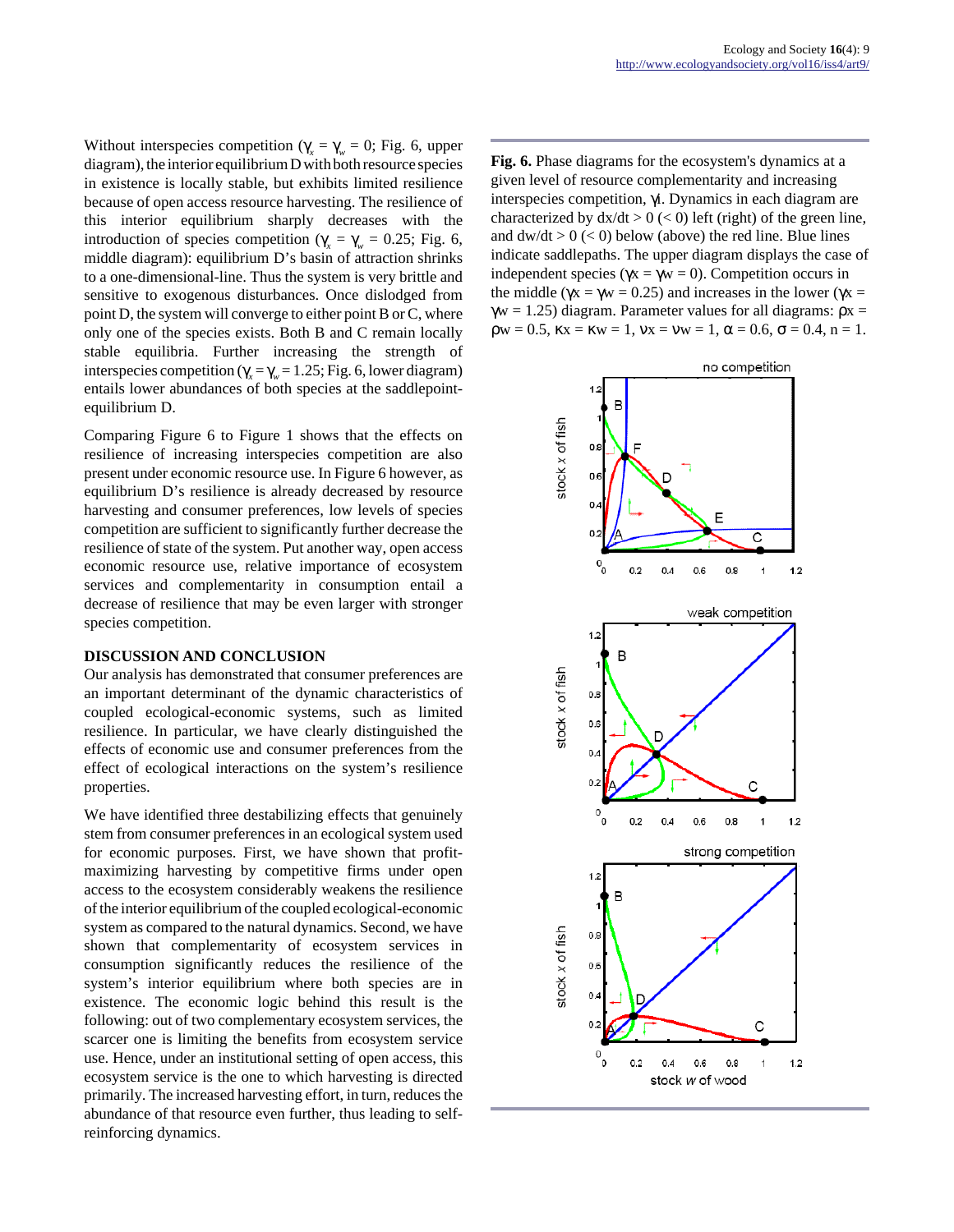Third, we have shown that an increased relative importance of ecosystem services for the consumer's well-being destabilizes the system. The economic logic behind this result is the following: if consumers' well-being derives to a larger degree from ecosystem services, the share of their budget spent on ecosystem services increases. In a market economy and under open access to resource, this leads to an increase in harvesting pressure, which reduces the potential for sustainable resource use. Conversely, if the consumer's wellbeing does not, or only to a small degree, derive from consuming ecosystem services, harvesting pressure on the ecosystem is very low and it displays an almost globally resilient interior equilibrium. These three preference-effects act in addition to the ecological mechanisms that are wellknown to destabilize an ecological-economic system and to give rise to multiple basins of attraction and limited resilience: increased competition between species and low intrinsic growth rates (e.g., Scheffer 2009).

Although our model analysis was based on specific functional forms and certain properties of the particular functions used, of course, determine the results obtained, our results would qualitatively survive a fair amount of generalization. As for the utility function (1), the crucial property, upon which our results critically depend, is the complementarity between the two ecosystem services and the substitutability of aggregate ecosystem services by manufactured goods. As for the logistic growth functions (4) and (5) for both biological resources, the crucial property, upon which our results critically depend, is that the intrinsic growth rate is bounded as the stock declines to zero. Other models with this property, such as the Beverton and Holt (1957) or the Ricker (1954) models used to describe the dynamics of fish stocks, would yield qualitatively the same results. In contrast, if the intrinsic growth rate increased to infinity as the stock level declines to zero one would obtain qualitatively very different results. Assuming the existence of a minimum viable population level for one or both biological resources would make the whole system even more instable, as we have demonstrated elsewhere (Derissen et al. 2011), and would therefore reinforce our results. As for the Gordon-Schaefer-harvest functions (6) and (7), the crucial property, upon which our results critically depend, is that harvest positively depends on the stock level. Any other harvest function with this property would yield qualitatively the same results. As for the institutional setting, strong complementarity between ecosystem services reduces the resilience of the ecological-economic system also when resources are optimally managed, provided the discount rate applied is relatively large (Quaas et al. 2011).

In the joint endeavor of natural and social scientists as well as practitioners of resource management to understand and manage coupled ecological-economic systems for sustainability, our results call for truly interdisciplinary and integrated analysis of such systems and their management.

*Responses to this article can be read online at: <http://www.ecologyandsociety.org/vol16/iss4/art9/responses/>*

#### **Acknowledgments:**

*We are grateful to two anonymous reviewers and the subject editor for critical and constructive discussion, and to the German Federal Ministry of Education and Research for financial support under grant no. 01UN0607.*

#### **LITERATURE CITED**

Arrow, K. J., B. Bolin, R. Costanza, P. Dasgupta, C. Folke, C. S. Holling, B.-O. Jansson, S. Levin, K.-G. Mäler, C. Perrings, and D. Pimentel. 1995. Economic growth, carrying capacity, and the environment. *Science* 268(5210):520-521.

Berkes, F., J. Colding, and C. Folke, editors. 2002. *Navigating social-ecological systems: building resilience for complexity and change.* Cambridge University Press, Cambridge, UK.

Berkes, F., and C. Folke, editors. 1998. *Linking social and ecological systems. Management practices and social mechanisms for building resilience.* Cambridge University Press, Cambridge, UK.

Beverton, R. J. H., and S. J. Holt. 1957. *On the dynamics of exploited fish populations.* Fishery Investigations Series II, XIX. Ministry of Agriculture, Fisheries and Food, London, UK.

Carpenter, S. R., B. Walker, J. M. Anderies, and N. Abel. 2001. From metaphor to measurement: resilience of what to what? *Ecosystems* 4:765-781. [http://dx.doi.org/10.1007/s10021-001](http://dx.doi.org/10.1007/s10021-001-0045-9)  $-0045-9$ 

Derissen, S., M. F. Quaas, and S. Baumgärtner. 2011. The relationship between resilience and sustainable development of ecological-economic systems. *Ecological Economics* 70 (6):1121-1128. <http://dx.doi.org/10.1016/j.ecolecon.2011.01.003>

Gunderson, L. H., and C. S. Holling, editors. 2001. *Panarchy: understanding transformations in human and natural systems.* Island Press, Washington, D.C., USA.

Gunderson, L. H., and L. Pritchard Jr., editors. 2002. *Resilience and the behavior of large-scale systems.* Island Press, Washington, D.C., USA.

Holling, C. S. 1973. Resilience and stability of ecological systems. *Annual Review of Ecology and Systematics* 4:1-23. <http://dx.doi.org/10.1146/annurev.es.04.110173.000245>

Horan, R. D., E. P. Fenichel, K. L. S. Drury, and D. M. Lodge. 2011. Managing ecological thresholds in coupled environmental-human systems. *Proceedings of the National Academy of Sciences* 108(18):7333-7338. [http://dx.doi.org/10](http://dx.doi.org/10.1073/pnas.1005431108) [.1073/pnas.1005431108](http://dx.doi.org/10.1073/pnas.1005431108)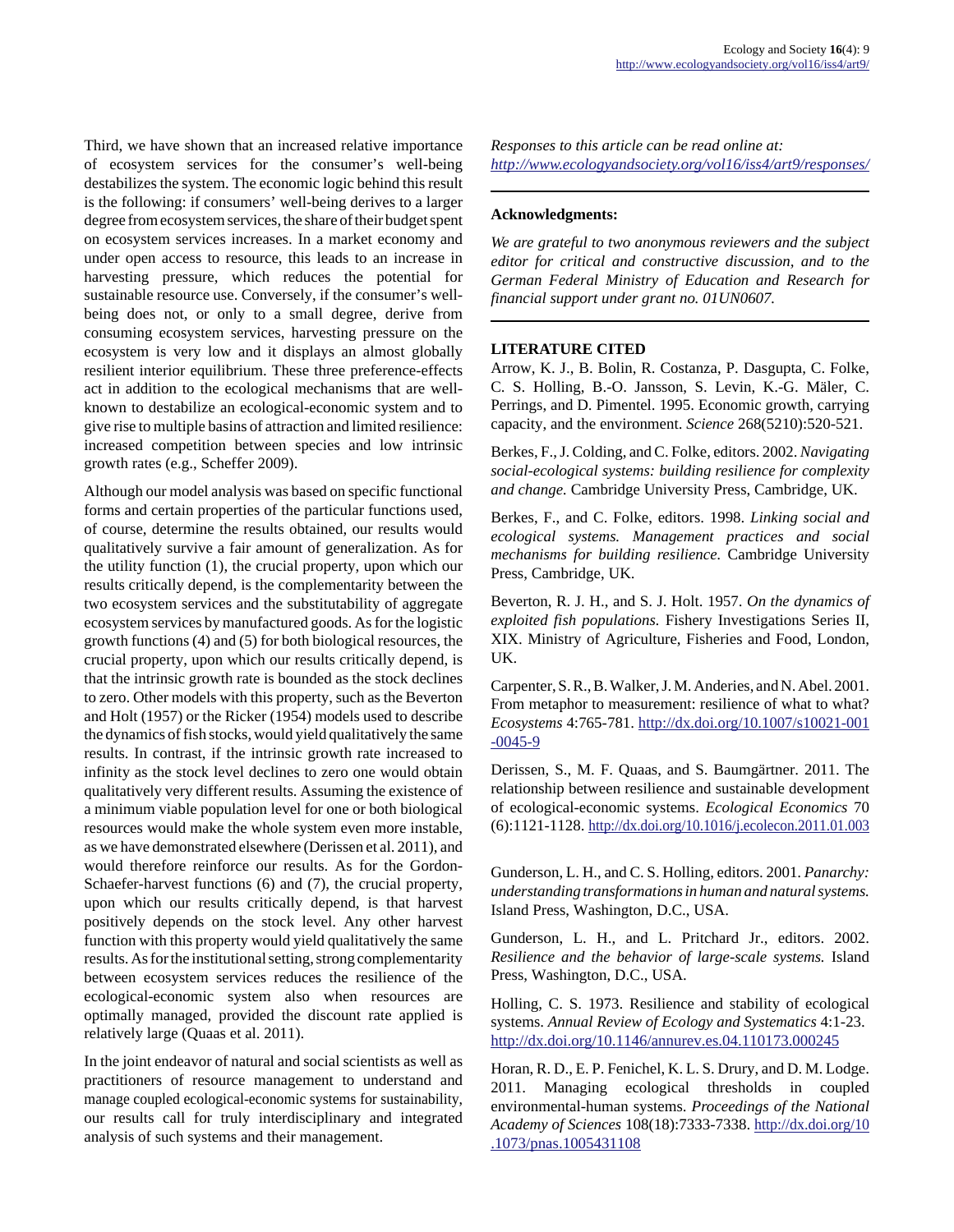Levin, S. A., S. Barrett, S. Aniyar, W. Baumol, C. Bliss, B. Bolin, P. Dasgupta, P. Ehrlich, C. Folke, I.-M. Gren, C. S. Holling, A.-M. Jansson, B.-O. Jansson, K.-G. Mäler, D. Martin, C. Perrings, and E. Sheshinsky. 1998. Resilience in natural and socioeconomic systems. *Environment and Development Economics* 3(2):221-262. [http://dx.doi.org/10.1](http://dx.doi.org/10.1017/S1355770X98240125) [017/S1355770X98240125](http://dx.doi.org/10.1017/S1355770X98240125)

Lotka, A. J. 1932. The growth of mixed populations: two species competing for a common food supply. *Journal of the Washington Academy of Sciences* 22:461-469.

Mäler, K.-G. 2008. Sustainable development and resilience in ecosystems. *Environmental and Resource Economics* 39:17-24.<http://dx.doi.org/10.1007/s10640-007-9175-7>

Perrings, C. 2001. Resilience and sustainability. Pages 319-341 *in* H. Folmer, H. L. Gabel, S. Gerking, and A. Rose, editors. *Frontiers of environmental economics.* Edward Elgar, Cheltenham, UK.

Perrings, C. 2006. Resilience and sustainable development. *Environment and Development Economics* 11(4):417-427. <http://dx.doi.org/10.1017/S1355770X06003020>

Quaas, M. F., D. Van Soest, and S. Baumgärtner. 2011. Resilience of natural-resource-dependent economies. 13th Annual BIOECON Conference, Geneva, Switzerland. [online] URL: [http://www.bioecon-network.org/pages/13th\\_2011/](http://www.bioecon-network.org/pages/13th_2011/Quaas.pdf) [Quaas.pdf](http://www.bioecon-network.org/pages/13th_2011/Quaas.pdf)

Ricker, W. E. 1954. Stock and recruitment. *Journal of the Fisheries Research Board of Canada* 11:559-623. [http://dx.d](http://dx.doi.org/10.1139/f54-039) [oi.org/10.1139/f54-039](http://dx.doi.org/10.1139/f54-039)

Scheffer, M. 2009. *Critical transitions in nature and society.* Princeton University Press, Princeton, New Jersey, USA.

Scheffer, M., S. Carpenter, J. A. Foley, C. Folke, and B. Walker. 2001. Catastrophic shifts in ecosystems. *Nature* 413:591-596.<http://dx.doi.org/10.1038/35098000>

Walker, B., C. S. Holling, S. Carpenter, and A. Kinzig. 2004. Resilience, adaptability and transformability in socialecological systems. *Ecology and Society* 9(2): 5. [online] URL:<http://www.ecologyandsociety.org/vol9/iss2/art5/>

Volterra, V. 1926. Variations and fluctuations of the number of individuals in animal species living together. Reprinted 1931, *In* R. N. Chapman. *Animal Ecology.* McGraw Hill, New York, New York, USA.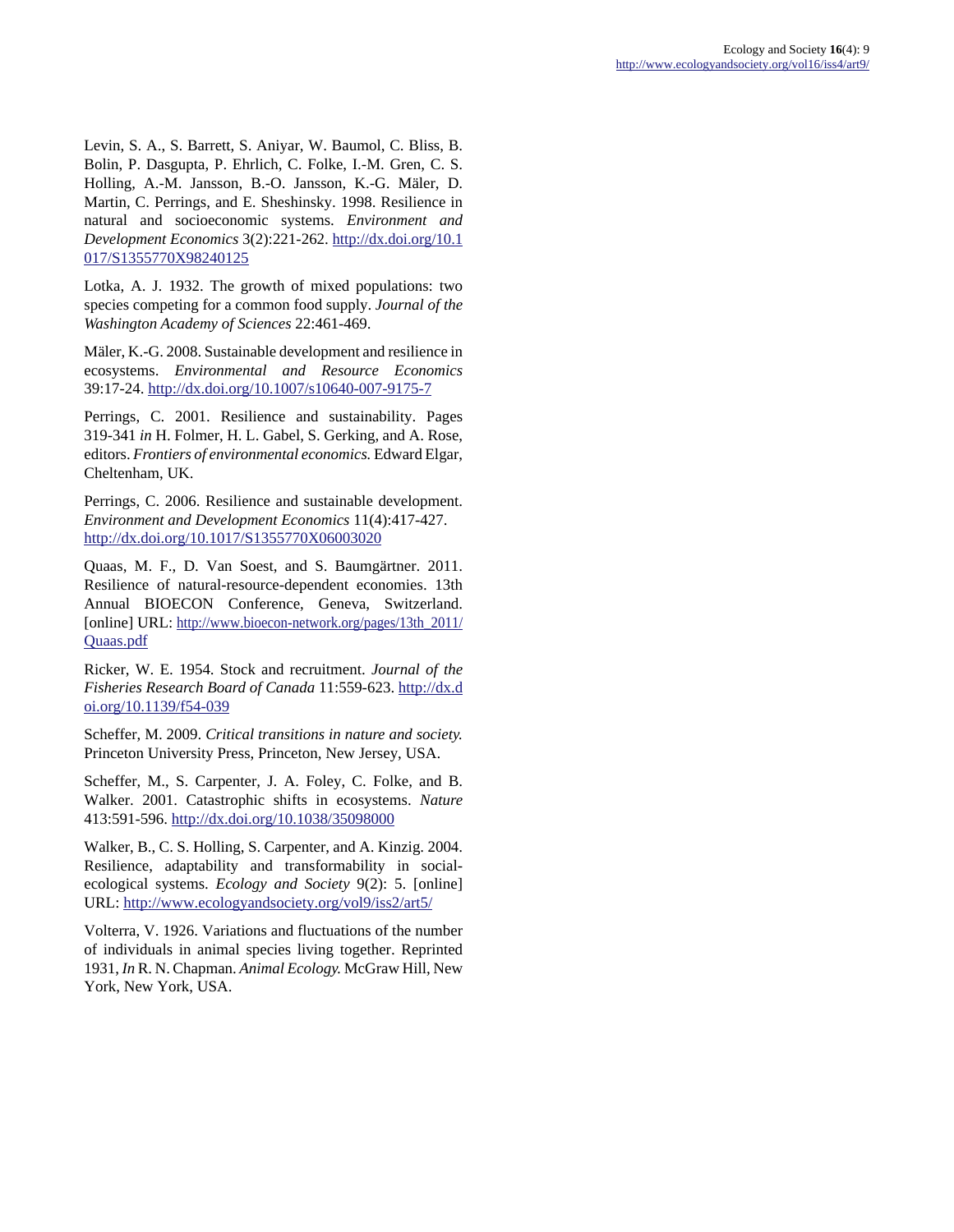# APPENDIX1. Analytical solution of the model.

Taking manufactured goods as the numeraire, the representative household's utility maximization problem is

$$
\max_{y,c,h} u(y,c,h) \quad \text{subject to} \quad \omega = y + p_x c + p_w h \tag{A.1}
$$

where  $p_x$  and  $p_w$  are the market prices of fish and timber, respectively. With utility function (1), this leads to Marshallian demand functions for fish and timber:

$$
c(p_x, p_w, \omega) = \alpha \omega \frac{p_x^{-\sigma}}{p_x^{1-\sigma} + p_w^{1-\sigma}} \text{ and } (A.2)
$$

$$
h(p_x, p_w, \omega) = \alpha \omega \frac{p_w^{-\sigma}}{p_x^{1-\sigma} + p_w^{1-\sigma}}.
$$
 (A.3)

Profits of representative firms harvesting fish and timber are given by

$$
\pi_x = p_x c^{\text{prod}} - \omega e_x = (p_x \nu_x x - \omega) e_x \quad \text{and} \quad (A.4)
$$

$$
\pi_w = p_w h^{\text{prod}} - \omega e_w = (p_w \nu_w w - \omega) e_w , \qquad (A.5)
$$

where production functions (6) and (7) have been employed in the second equality. In open-access equilibrium, which is characterized by zero profits, i.e.  $\pi_x = 0$  and  $\pi_w = 0$  for all firms, we thus have the following relationships between equilibrium market prices and resource stocks of fish and wood:

$$
p_x = \frac{\omega}{\nu_x} x^{-1} \quad \text{and} \tag{A.6}
$$

$$
p_w = \frac{\omega}{\nu_w} w^{-1} \tag{A.7}
$$

Inserting these expressions into demand functions  $(A.2)$  and  $(A.3)$ , we obtain openaccess per-capita resource demands of fish and timber as functions of the respective resource stocks:

$$
c(x, w) = \alpha \frac{(v_x x)^{\sigma}}{(v_x x)^{\sigma - 1} + (v_w w)^{\sigma - 1}} \text{ and } (A.8)
$$

$$
h(x, w) = \alpha \frac{(\nu_w w)^{\sigma}}{(\nu_x x)^{\sigma - 1} + (\nu_w w)^{\sigma - 1}}.
$$
 (A.9)